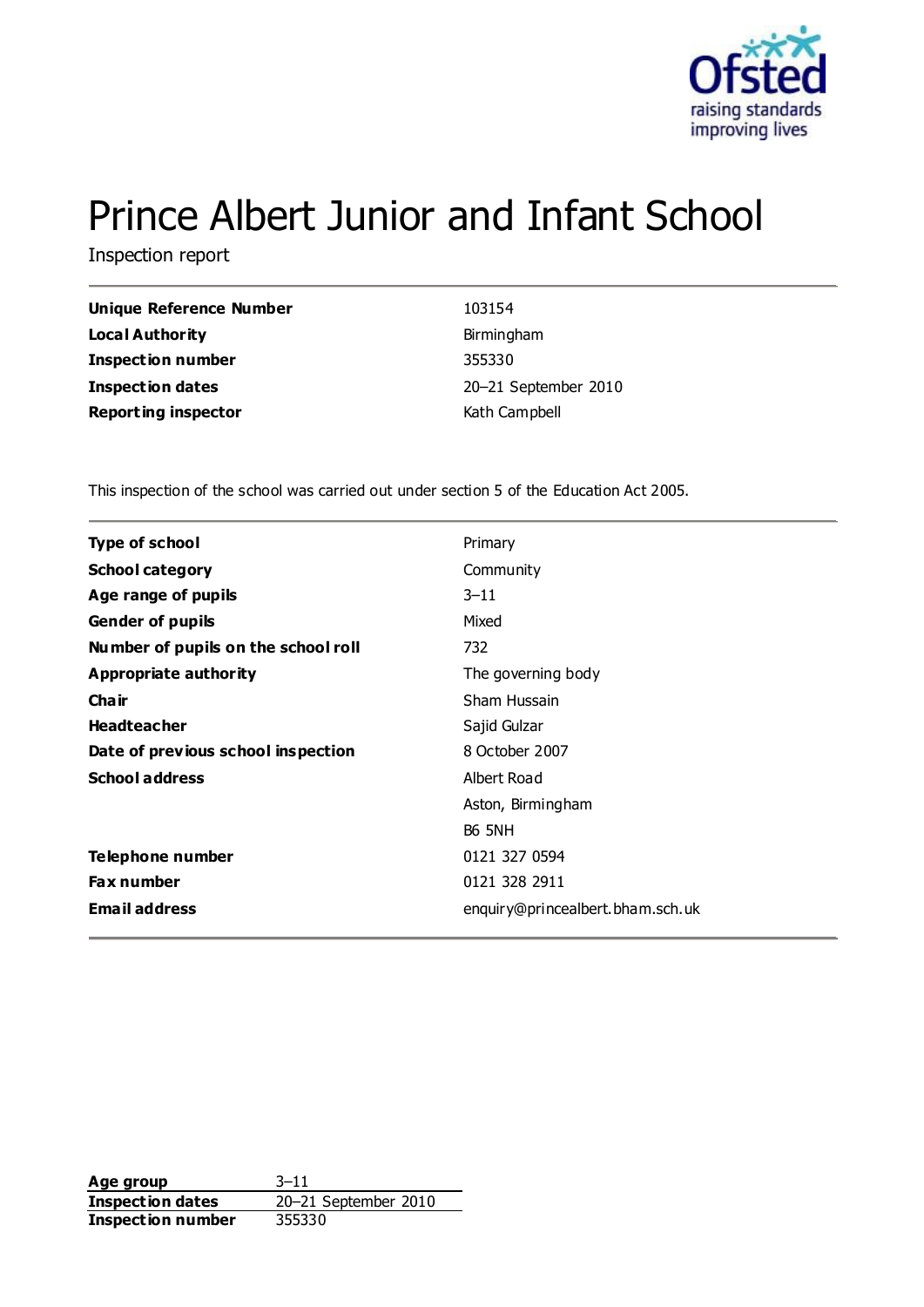The Office for Standards in Education, Children's Services and Skills (Ofsted) regulates and inspects to achieve excellence in the care of children and young people, and in education and skills for learners of all ages. It regulates and inspects childcare and children's social care, and inspects the Children and Family Court Advisory Support Service (Cafcass), schools, colleges, initial teacher training, work-based learning and skills training, adult and community learning, and education and training in prisons and other secure establishments. It assesses council children's services, and inspects services for looked after children, safeguarding and child protection.

Further copies of this report are obtainable from the school. Under the Education Act 2005, the school must provide a copy of this report free of charge to certain categories of people. A charge not exceeding the full cost of reproduction may be made for any other copies supplied.

If you would like a copy of this document in a different format, such as large print or Braille, please telephone 0300 1234 234, or email **[enquiries@ofsted.gov.uk](mailto:enquiries@ofsted.gov.uk)**.

You may copy all or parts of this document for non-commercial educational purposes, as long as you give details of the source and date of publication and do not alter the documentation in any way.

To receive regular email alerts about new publications, including survey reports and school inspection reports, please visit our website and go to 'Subscribe'.

Royal Exchange Buildings St Ann's Square Manchester M2 7LA T: 0300 1234 234 Textphone: 0161 618 8524 E: **[enquiries@ofsted.gov.uk](mailto:enquiries@ofsted.gov.uk)**

W: **[www.ofsted.gov.uk](http://www.ofsted.gov.uk/)**

© Crown copyright 2010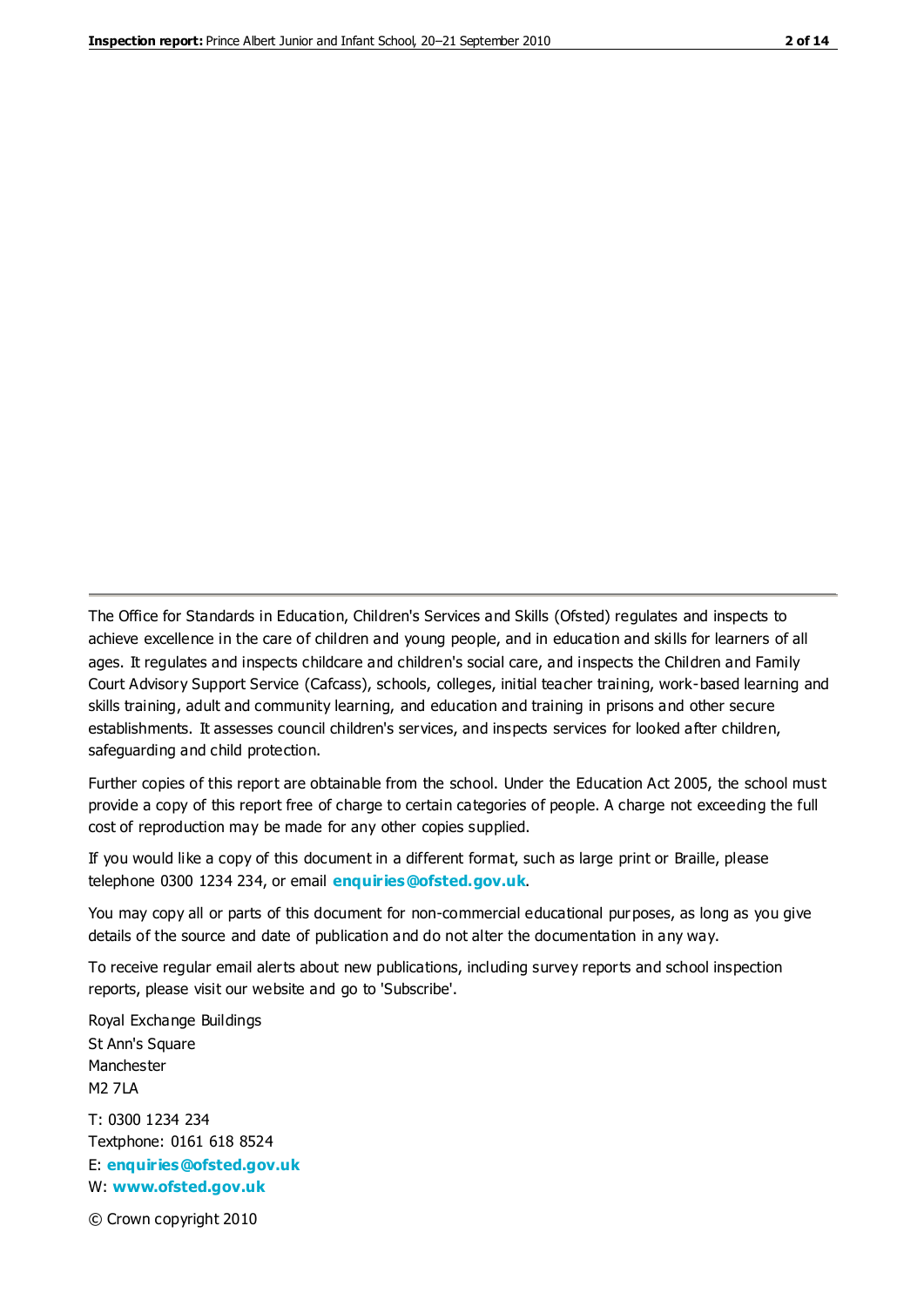# **Introduction**

This inspection was carried out by four additional inspectors. They visited 26 lessons and observed 26 teachers and support staff. One lesson was jointly observed with the headteacher. The inspectors also held meetings with the headteacher, staff, governors and pupils. They observed the school's work and scrutinised a wide range of documentation, including information about pupils' progress, child protection and safeguarding procedures and an analysis of standards. They sampled pupils' past and present work and looked at 164 pupil and 48 parental questionnaires. In the absence of written responses, inspectors also spoke informally to parents and carers in order to gain their views of the school.

The inspection team reviewed many aspects of the school's work. It looked in detail at the following.

- Standards and progress, particularly those of pupils with special educational needs and/or disabilities
- $\blacksquare$  How successful the strategies to improve teaching are and their impact on progress, particularly of Key Stage 1 pupils in reading and more able pupils in Key Stage 2 in English and science
- Whether the school's assessment and tracking systems are sufficiently accurate and whether they are used effectively to identify and support those pupils who are making less than expected progress
- Whether the relatively new leadership team and leaders and managers at all levels are effective in identifying and driving through priorities that would lead to good progress.

# **Information about the school**

Prince Albert is a very large school serving an inner city community. Almost all pupils come from a Pakistani or Bangladeshi background and speak English as an additional language. Approximately a fifth of pupils are at an early stage of English language acquisition. Over a third of pupils are entitled to free school meals, which is above average. The proportion of pupils with special educational needs and/or disabilities, including those with a statement of special educational needs, is slightly above average. The school has received several awards, including Quality Mark, Active Mark and Healthy Schools, in recognition of its work.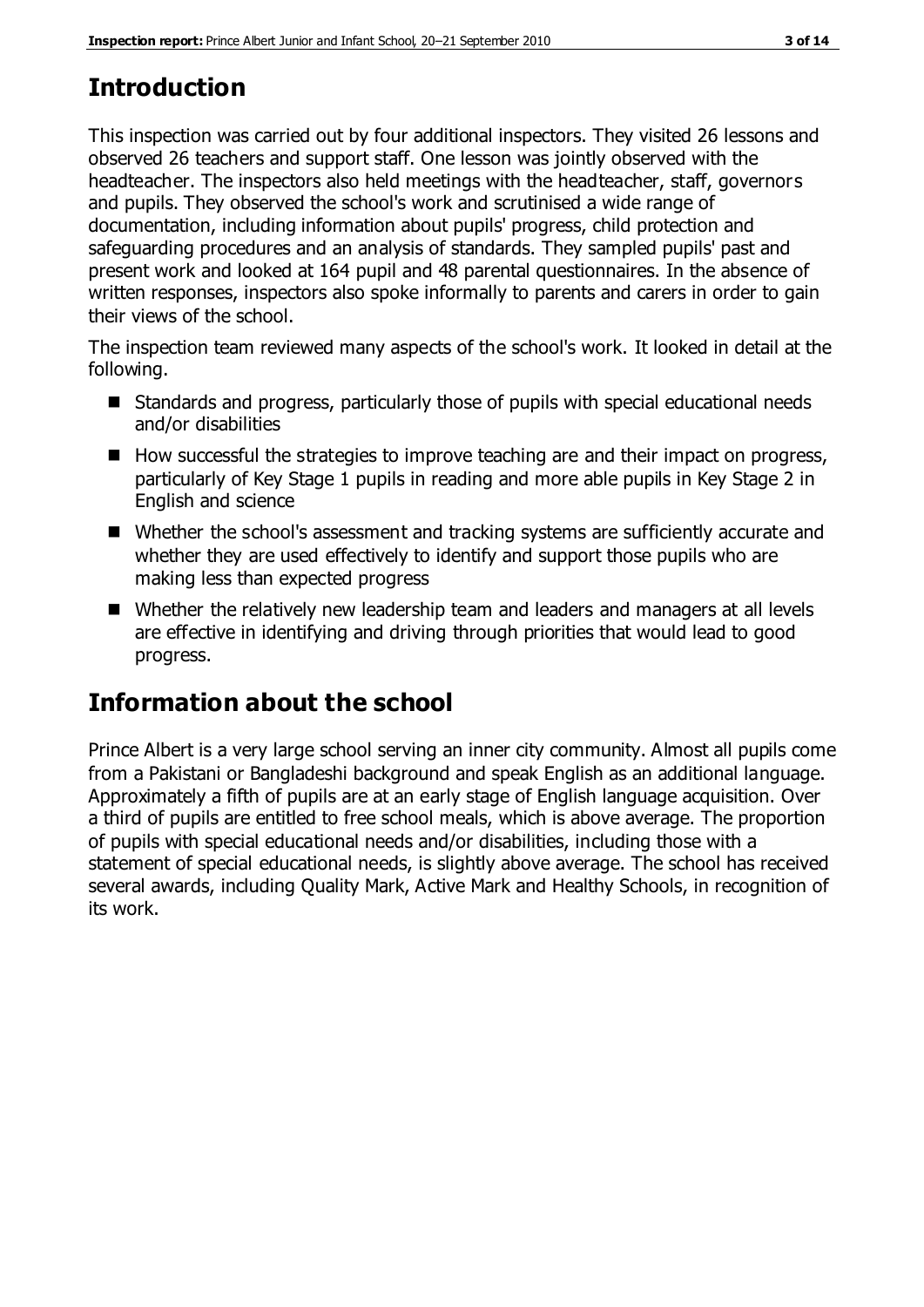# **Inspection judgements**

#### **Overall effectiveness: how good is the school? 2**

#### **The school's capacity for sustained improvement 2**

#### **Main findings**

Prince Albert is a good school with many strengths. Its excellent care, guidance and support make a major contribution to pupils' good personal and social development. Learning mentors make a strong positive contribution to pupils' welfare and the school is particularly good at forging exceptionally effective partnerships with other schools and agencies that promote pupils' good learning. The excellent input for pupils at an early stage of English language acquisition permeates all the school's work, enabling these pupils to develop vital skills very rapidly. There is a powerful sense of community and pupils enjoy school a great deal. The new headteacher and deputy headteacher have been instrumental in driving forward rapid improvement. Parents rightly regard the school highly. One parent expressed the views of many commenting, 'The school is a great foundation for our future generation. Well done and keep it up'.

The good quality of teaching and learning is key to the school's success. Due to monitoring of the highest quality, it has improved markedly. Expectations of work and behaviour are high. Teaching and support staff work together exceptionally well. As a result, pupils throughout the school, including those with special educational needs and/or disabilities, make good progress. Until recently, standards in national tests have been low and not all pupils made as much progress as they should. The school has begun to make significant inroads into this history of underachievement. Slow progress is now identified early and well targeted support quickly gets pupils back on track. Pupils' current and past work, the results of recent tests conducted by the school and the good quality of learning in a high proportion of lessons show that all groups of pupils achieve well. Standards are rising and are currently close to average. In targeted areas, such as writing, improvement has been particularly rapid. However, further work remains to be done. The proportion of pupils that reach higher levels, however, is not quite high enough, particularly in science. The science curriculum has not had a high enough profile to allow pupils to develop key skills.

The curriculum is good with some outstanding features. Pupils enjoy an exceptional range of after school activities that develop social skills and healthy lifestyles very effectively. Information and communication technology and music are also curriculum strengths. Attendance is greatly improved and is now at average levels, as a direct result of excellent intervention by the school's attendance officer.

The Early Years Foundation Stage provides well for the school's youngest pupils. The school is in the process of developing an outdoor area for nursery and reception children that is of the same high quality as the indoor environment. Currently this aspect lacks the flair and creativity to build on basic skills.

The school has moved a long way in a short space of time through the drive and determination of staff. Seniors leaders have a very clear vision for the future. They have a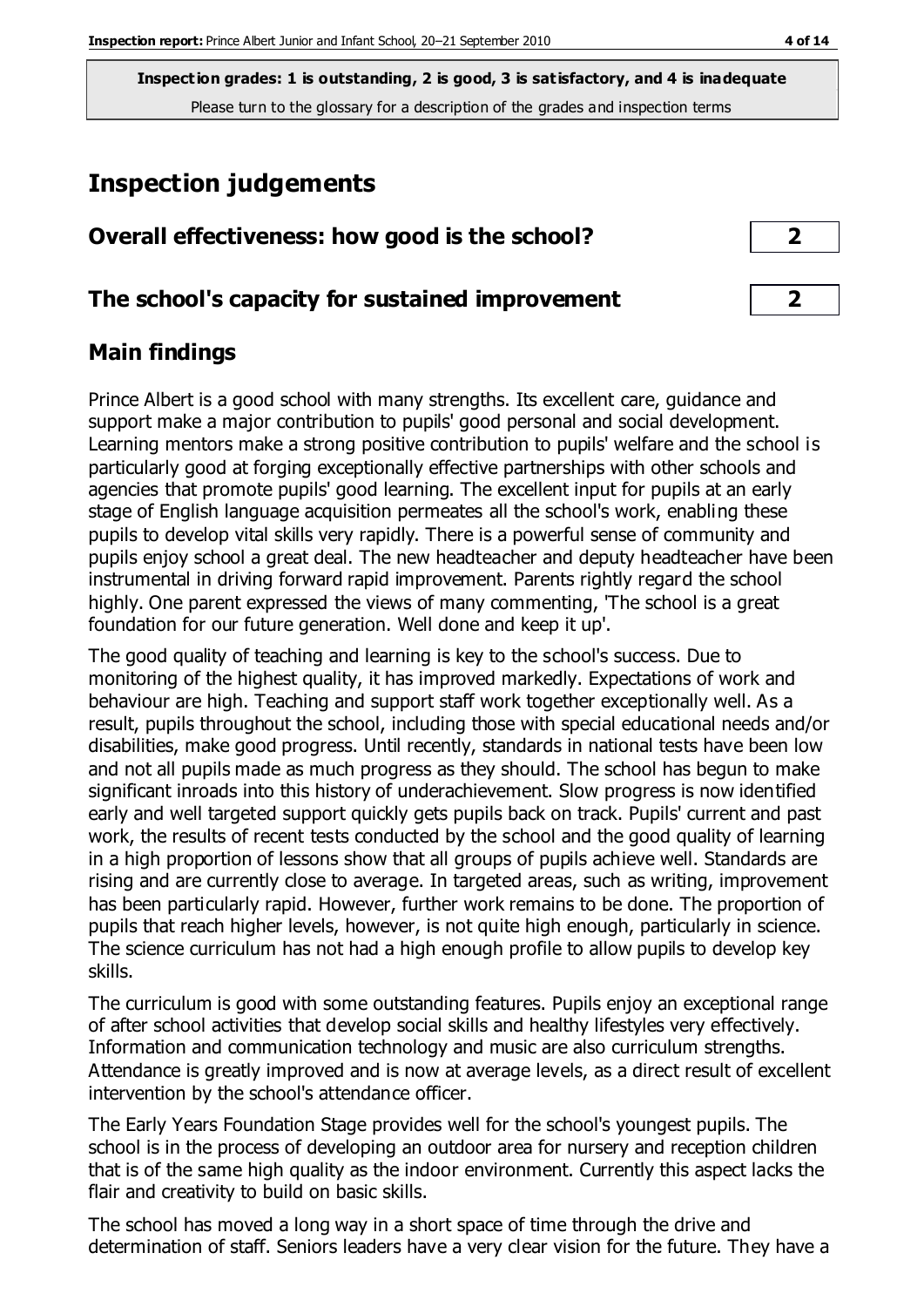very precise perception of strengths and weaknesses and their self-evaluation is totally accurate. The role of middle leaders is not as strongly developed and they are not sufficiently involved in monitoring progress and standards or analysing data. The governing body is highly supportive of the school and uses its expertise well. The overall picture is very positive. Highly effective leadership, combined with excellent tracking systems and accelerated progress, give the school a good capacity to improve.

### **What does the school need to do to improve further?**

- Raise standards in science by:
	- giving greater prominence to the science curriculum and focusing sharply on skills and knowledge development in this subject
	- developing literacy and numeracy skills in science
	- improving pupils' problem solving and independent learning skills
	- providing a greater level of challenge for more able pupils
- Strengthen the leadership and management role of middle leaders by:
	- $-$  giving middle managers a more prominent role in monitoring the work of the school
	- $-$  giving middle managers greater involvement in driving the school forward through the use of data analysis, tracking and assessment information.
- Develop the outdoor learning area in Early Years Foundation Stage by:
	- creating an inspirational, motivating and creative learning environment that matches the quality of the indoor learning area.

### **Outcomes for individuals and groups of pupils 2**

Pupils typically start school with very limited skills, knowledge and understanding. In the recent past, after making a good start in the Early Years Foundation Stage, rates of progress, as pupils moved through the school, were inconsistent. This was because too much teaching was not good enough to promote good learning. In particular, pupils with special needs and/ or disabilities often made inadequate progress. Major changes to the intervention strategies provided for these pupils, combined with very tight monitoring and more effective teacher input, have eradicated much of this underachievement. Inspection evidence shows the rate of progress is accelerating rapidly across the school because the quality of teaching is markedly improved. The school is moving firmly in the right direction.

The school has had great success in raising standards in writing, partly because boys are particularly well motivated. Evidence of this enthusiasm was observed in an excellent lesson in Year 3 where all pupils were totally engaged in their work on using prepositions and adjectives. The teacher successfully built on pupils' improved attainment in Year 2. Pupils had the confidence to write at length, using expressive language. Interesting activities and accurate assessment contributed to outstanding learning.

Pupils of all ages are proud of their school. They say they feel safe and have a valued voice through the school council and Youth Parliament. They take adopting a healthy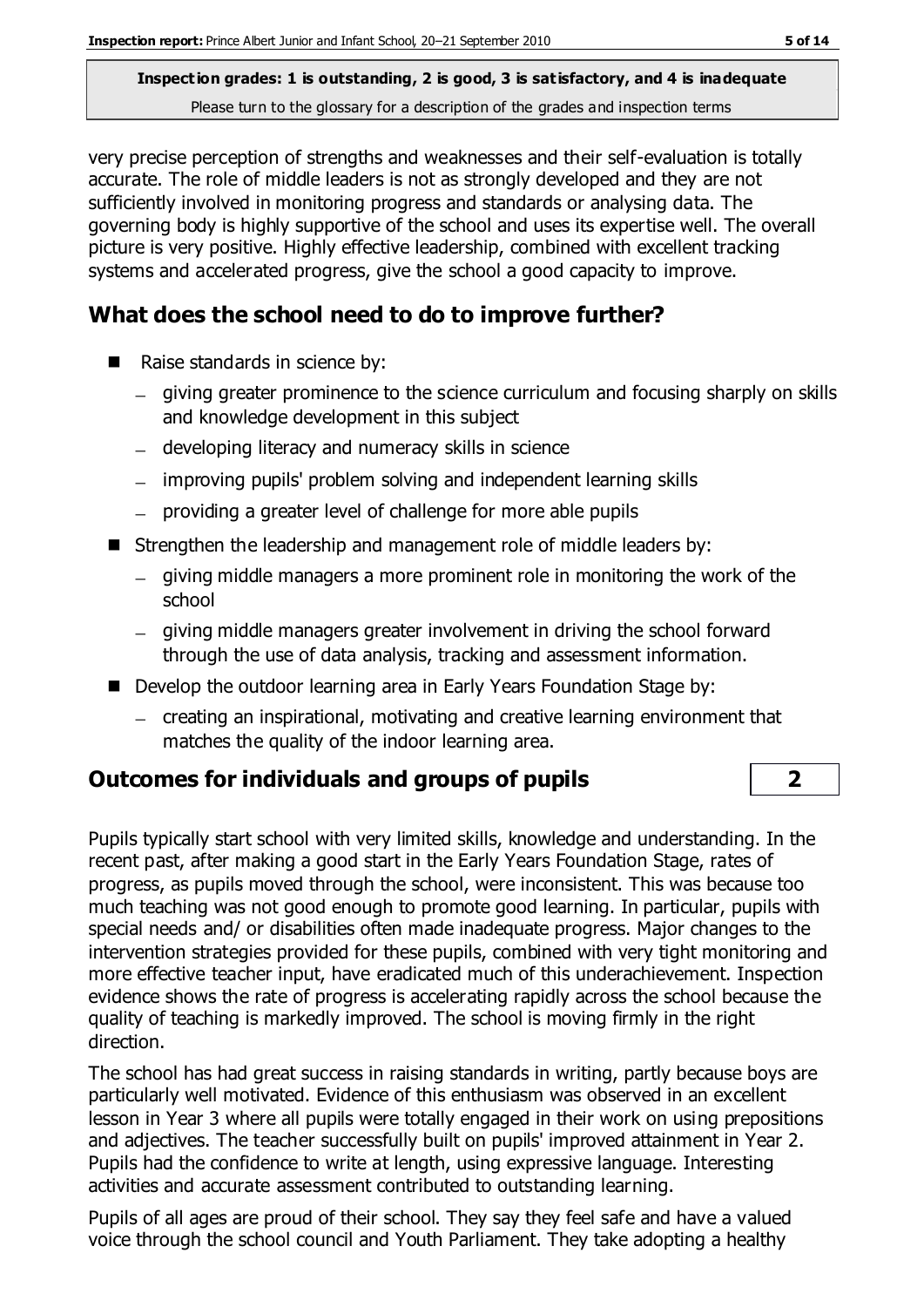lifestyle very seriously. Behaviour is good in lessons, although occasionally boisterous around school. Spiritual, moral, social and cultural development is good. Pupils show respect towards each other and make very effective use of the richness and diversity of culture that exists within the city. By the time pupils leave, their good personal development, combined with satisfactory academic outcomes, ensure they are soundly prepared for their future lives

**Pupils' achievement and the extent to which they enjoy their learning 2** Taking into account: Pupils' attainment<sup>1</sup> 3 The quality of pupils' learning and their progress 2 The quality of learning for pupils with special educational needs and/or disabilities and their progress  $\overline{2}$ **The extent to which pupils feel safe 2 Pupils' behaviour 2 The extent to which pupils adopt healthy lifestyles 2 The extent to which pupils contribute to the school and wider community 2 The extent to which pupils develop workplace and other skills that will contribute to their future economic well-being 3** Taking into account: Pupils' attendance<sup>1</sup> 3 **The extent of pupils' spiritual, moral, social and cultural development 2**

These are the grades for pupils' outcomes

<sup>1</sup> The grades for attainment and attendance are: 1 is high; 2 is above average; 3 is broadly average; and 4 is low

#### **How effective is the provision?**

Teachers use an imaginative range of strategies that successfully motivate pupils' learning. Secure relationships ensure success through enjoyment. Lessons are typically well taught and no inadequate teaching was observed during the inspection. Teachers use interactive whiteboards very effectively to capture pupils' interest. Planning is good and teachers' clear explanations ensure pupils undertake their work with confidence. Pupils with special educational needs receive high quality input from both teaching and support staff. They frequently work independently, but sometimes lack the skills in science to work unaided. Together with tight progress tracking, previously underachieving pupils make good progress. Teachers and support staff work very well together. Teamwork of the highest quality was observed in a good Year 4 literacy lesson. Both members of staff were involved in explaining the purpose of the lesson to pupils of different abilities. All pupils received exactly the right level of input, work was well matched to their needs and pupils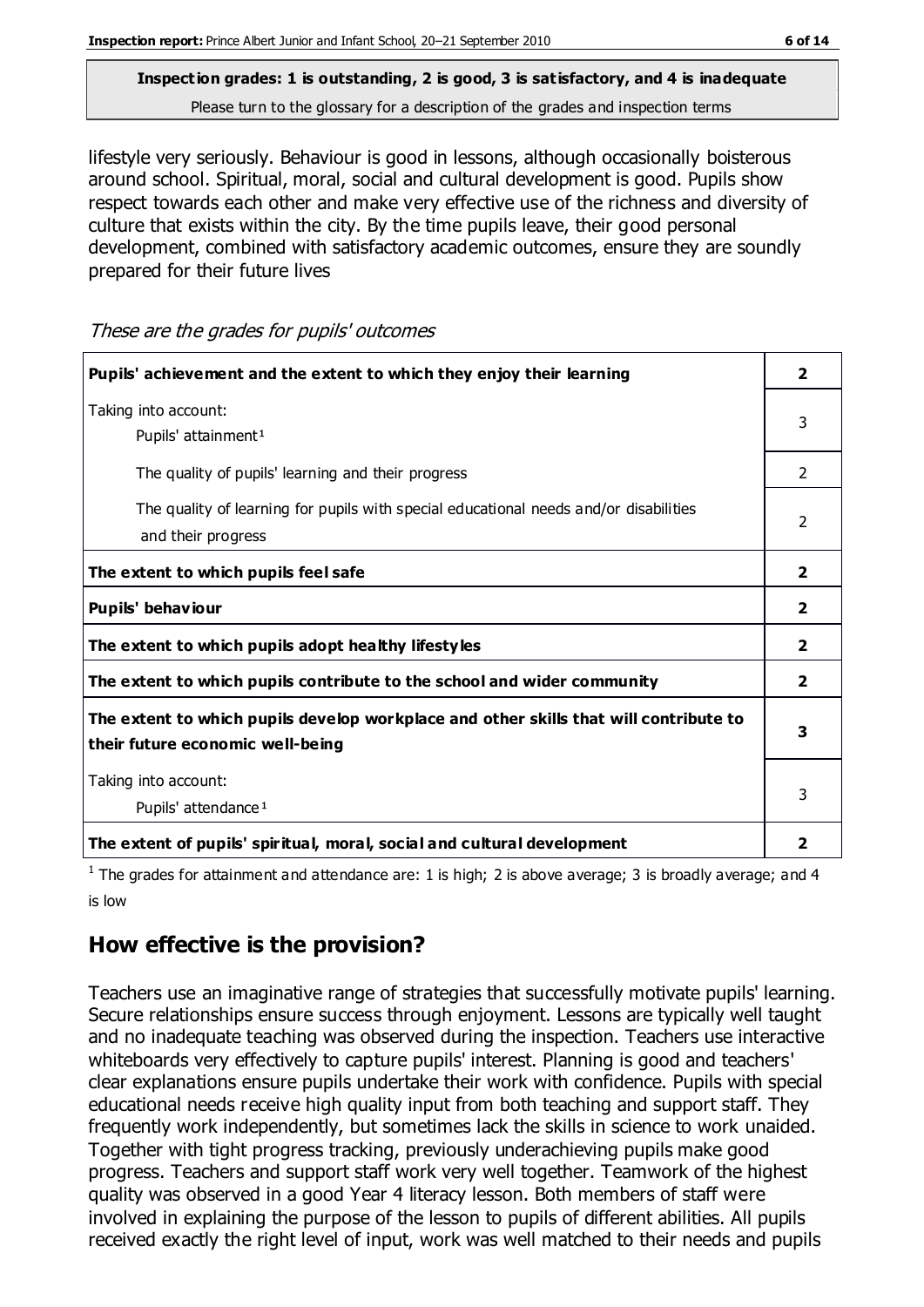made rapid progress. Occasionally, in some lessons teachers talked for too long, leaving pupils with too little time to practise skills.

There are strengths within the school's rich and diverse curriculum. High levels of participation in a wide range of enrichment opportunities support pupils' enjoyment of school. Specialist sports' coaching ensures high quality learning. Links with a wealth of outside providers, including the Royal Ballet, make an exceptional contribution to the breadth of the curriculum. Successful adaptations ensure the curriculum meets the varied needs of pupils, including those with particular interests. The school has made great strides in embedding a skills based curriculum, although further work remains to be done to develop literacy and numeracy skills in science. It is aware of the need to provide further challenge, particularly in investigative work in science.

Pupils know they are part of an exceptionally caring, supportive community, where they are able to thrive socially and academically. Pupils' care and welfare are a very high priority. There is a strong determination to nurture potentially vulnerable pupils and their families, enabling pupils in need of personal support to participate fully in school life. Procedures for monitoring attendance are impressive and have resulted in a significant reduction in the number of persistent absentees.

| The quality of teaching                                                                                    |  |
|------------------------------------------------------------------------------------------------------------|--|
| Taking into account:<br>The use of assessment to support learning                                          |  |
| The extent to which the curriculum meets pupils' needs, including, where relevant,<br>through partnerships |  |
| The effectiveness of care, guidance and support                                                            |  |

These are the grades for the quality of provision

#### **How effective are leadership and management?**

The relentless determination of the headteacher and deputy headteacher has been a key element in the school's recent improvement. Both leaders monitor the quality of teaching and the progress of individual pupils and different groups meticulously in their quest to eliminate underachievement. They are totally focused on raising the standards and achievement of all pupils. This relatively new leadership team and other senior teachers have successfully steered the school through a difficult period of considerable change. They have established a very good climate for learning by, for example, making learning more enjoyable. There is a very clear vision for continuous improvement. Middle leaders have a secure overview of strengths and weaknesses but are not yet fully empowered to monitor whether outcomes of initiatives have been effective. The school development plan is a valuable working document. Governors show a good level of involvement and a strong commitment towards raising performance. Safeguarding procedures are very secure. Child protection training for all staff and governors is impressively good. The school site is very secure and the safety of pupils is of paramount importance. The school ensures pupils of all backgrounds and abilities participate equally in all aspects of the curriculum and every pupil feels valued. It is highly successful in its work within the local community. It also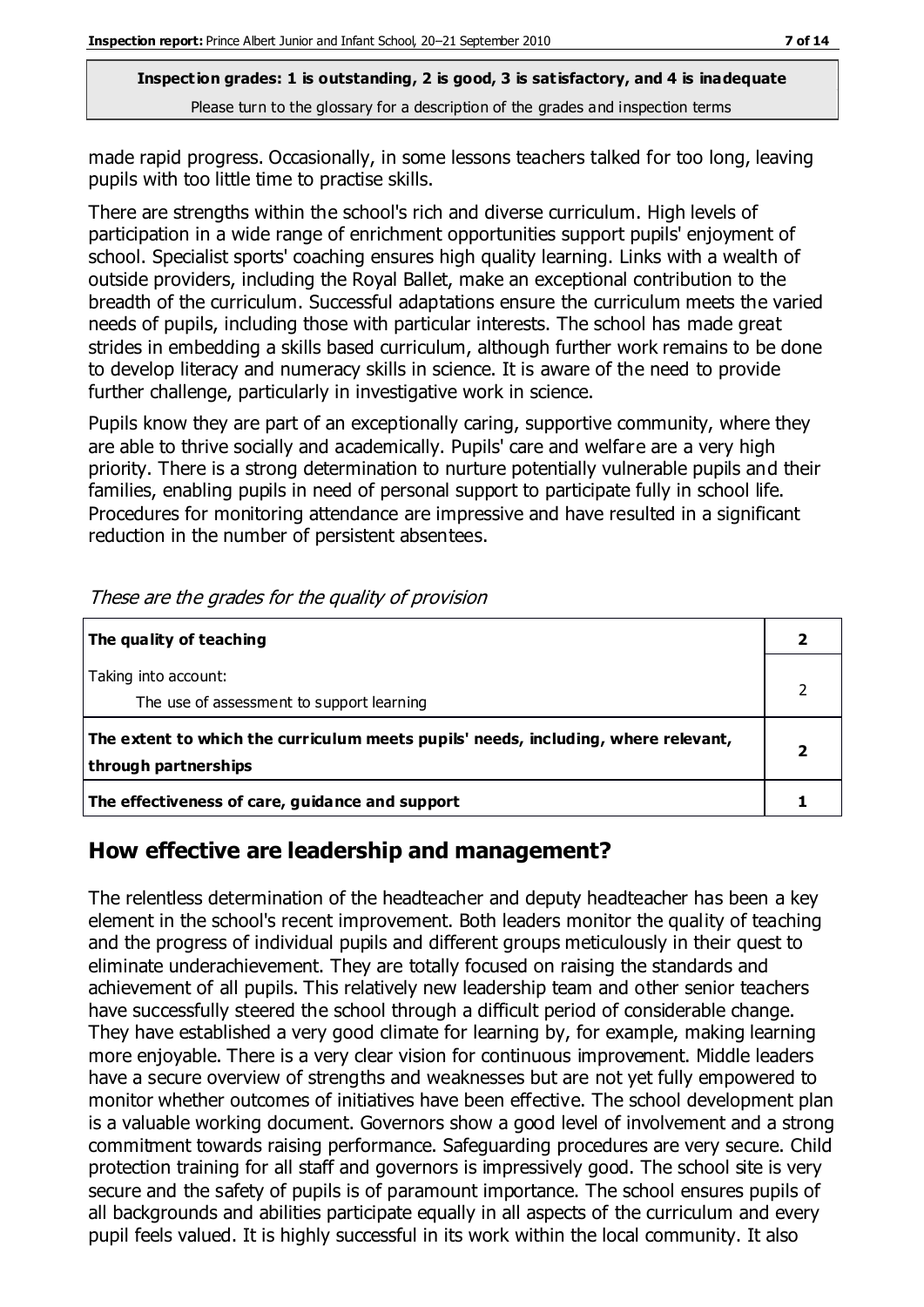reaches out effectively to the wider community through, for example, its links with a small rural school. Links on a global level with a school in Ethiopia are developing well. Pupils are very aware of how to tackle discrimination through, for example, their numerous sporting partnerships with other schools where pupils come from very different social and ethnic backgrounds. This is an impressively harmonious, cohesive and happy community where adults and pupils get along well together.

These are the grades for leadership and management

| The effectiveness of leadership and management in embedding ambition and driving<br>improvement                                                                  |                |
|------------------------------------------------------------------------------------------------------------------------------------------------------------------|----------------|
| Taking into account:<br>The leadership and management of teaching and learning                                                                                   | $\mathcal{P}$  |
| The effectiveness of the governing body in challenging and supporting the<br>school so that weaknesses are tackled decisively and statutory responsibilities met | 2              |
| The effectiveness of the school's engagement with parents and carers                                                                                             | 2              |
| The effectiveness of partnerships in promoting learning and well-being                                                                                           | 1              |
| The effectiveness with which the school promotes equality of opportunity and tackles<br>discrimination                                                           |                |
| The effectiveness of safeguarding procedures                                                                                                                     | $\overline{2}$ |
| The effectiveness with which the school promotes community cohesion                                                                                              |                |
| The effectiveness with which the school deploys resources to achieve value for money                                                                             | 2              |

### **Early Years Foundation Stage**

Many children enter the nursery with particularly weak early language, literacy and numeracy skills for their ages. Some have poor social skills and lack the confidence to express themselves clearly. Those who are at an early stage of English language acquisition make rapid progress through very effective one-to-one attention. Overall, progress is good in all areas of learning. Staff create a warm, nurturing environment where children feel very secure. A calm atmosphere prevails and independence is encouraged. Links with families are very strong, enabling parents and carers to participate in their child's learning right from the start. There is a rich range of exciting, motivating experiences. Detailed planning builds successfully on previous learning. Children are inquisitive and animated. During the inspection, children were excited by the areas of darkness that had been created so that they could explore patterns of light. Staff had time to interact fully with individuals and groups, enabling them to assess progress very effectively. 'My Learning Journal' books are of outstanding quality and provide valuable insight into how well individual children are progressing. All children have a good early understanding of how to stay fit and healthy. Attractive displays motivate children to want to succeed. Currently, however, the outdoor learning area lacks the excitement and enjoyment of the indoor environment. The Early Years Foundation Stage is well led and managed and there is a strong shared commitment towards sustaining improvement.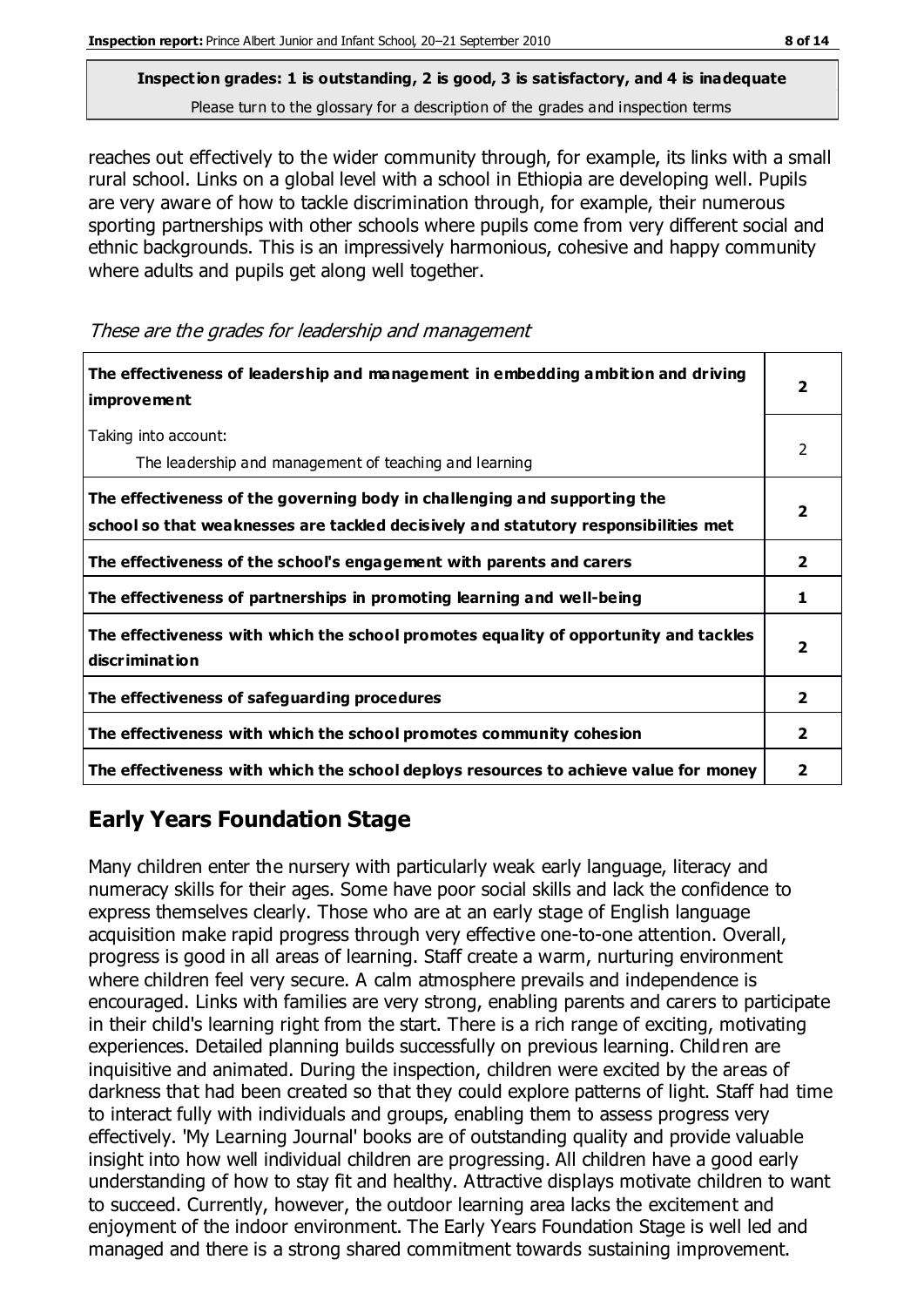**Inspection grades: 1 is outstanding, 2 is good, 3 is satisfactory, and 4 is inadequate**

Please turn to the glossary for a description of the grades and inspection terms

These are the grades for the Early Years Foundation Stage

| Overall effectiveness of the Early Years Foundation Stage                             |  |  |
|---------------------------------------------------------------------------------------|--|--|
| Taking into account:<br>Outcomes for children in the Early Years Foundation Stage     |  |  |
| The quality of provision in the Early Years Foundation Stage                          |  |  |
| The effectiveness of leadership and management of the Early Years Foundation<br>Stage |  |  |

#### **Views of parents and carers**

The response to the parental questionnaire was low. Parents and carers who responded are very supportive of the school. They particularly like:

- their children's enjoyment of school
- $\blacksquare$  the fact that their children feel safe
- $\blacksquare$  the quality of teaching
- $\blacksquare$  the fact that the school meets their children's individual needs

There are a very small number of concerns about the school helping them to support their child's learning. The inspection team found that there was a good level of information available to parents to support their children. However, the school recognises that more needs to be done to involve parents further and this is an important area for on-going development.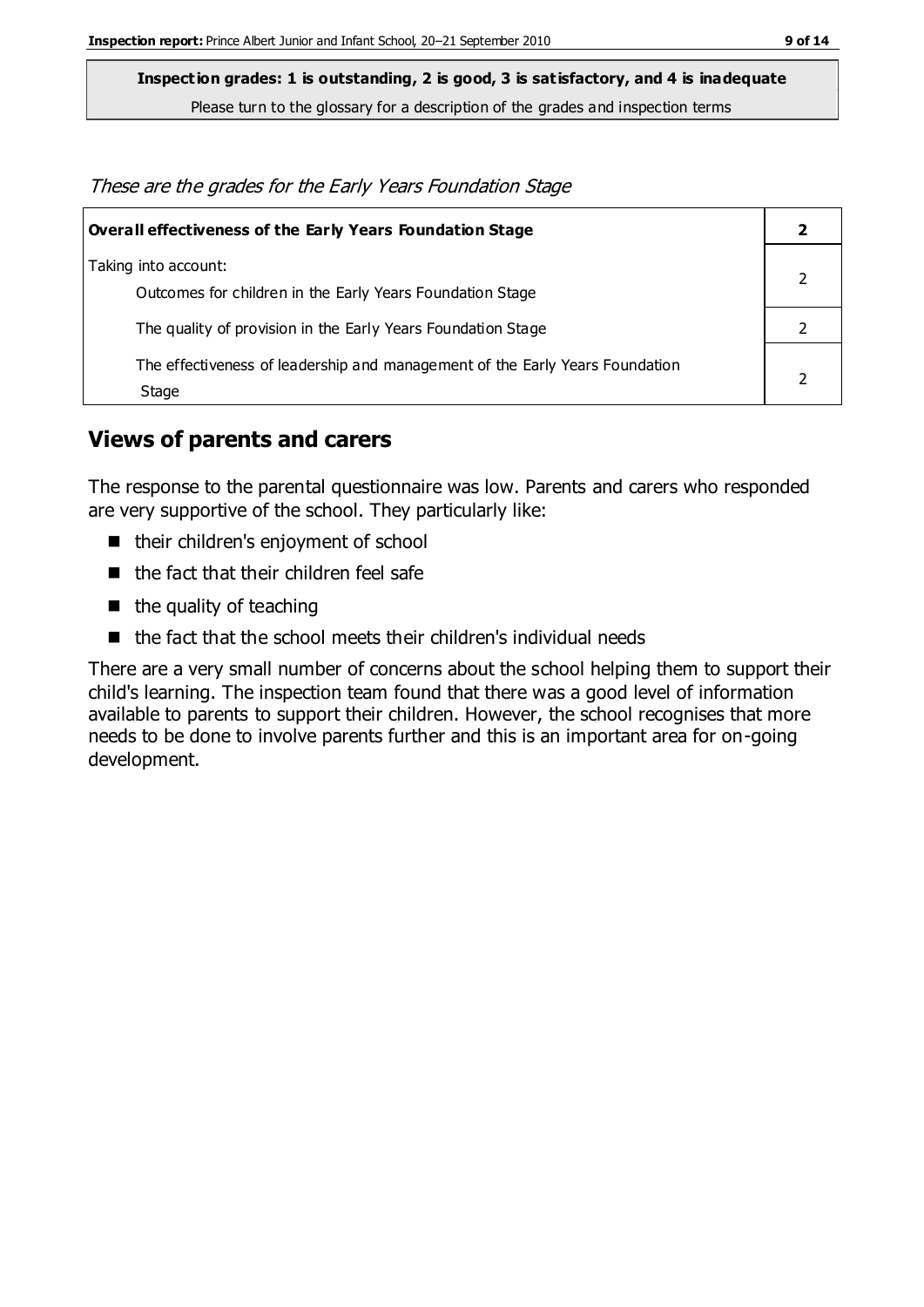#### **Responses from parents and carers to Ofsted's questionnaire**

Ofsted invited all the registered parents and carers of pupils registered at Prince Albert Junior and Infant School to complete a questionnaire about their views of the school.

In the questionnaire, parents and carers were asked to record how strongly they agreed with 13 statements about the school. The inspection team received 48 completed questionnaires by the end of the on-site inspection. In total, there are 732 pupils registered at the school.

| <b>Statements</b>                                                                                                                                                                                                                                       | <b>Strongly</b><br>agree |               | <b>Agree</b> |               | <b>Disagree</b> |                | <b>Strongly</b><br>disagree |                |
|---------------------------------------------------------------------------------------------------------------------------------------------------------------------------------------------------------------------------------------------------------|--------------------------|---------------|--------------|---------------|-----------------|----------------|-----------------------------|----------------|
|                                                                                                                                                                                                                                                         | <b>Total</b>             | $\frac{0}{0}$ | <b>Total</b> | $\frac{0}{0}$ | <b>Total</b>    | $\frac{0}{0}$  | <b>Total</b>                | $\frac{0}{0}$  |
| My child enjoys school                                                                                                                                                                                                                                  | 30                       | 63            | 18           | 38            | 0               | 0              | $\mathbf 0$                 | $\mathbf 0$    |
| The school keeps my child<br>safe                                                                                                                                                                                                                       | 29                       | 60            | 18           | 38            | 1               | $\overline{2}$ | $\mathbf 0$                 | $\mathbf 0$    |
| My school informs me about<br>my child's progress                                                                                                                                                                                                       | 24                       | 50            | 20           | 42            | $\overline{2}$  | 4              | $\mathbf 0$                 | $\mathbf 0$    |
| My child is making enough<br>progress at this school                                                                                                                                                                                                    | 20                       | 42            | 23           | 48            | $\overline{2}$  | 4              | 0                           | $\mathbf 0$    |
| The teaching is good at this<br>school                                                                                                                                                                                                                  | 27                       | 56            | 20           | 42            | 1               | $\overline{2}$ | $\mathbf 0$                 | $\mathbf 0$    |
| The school helps me to<br>support my child's learning                                                                                                                                                                                                   | 24                       | 50            | 21           | 44            | 3               | 6              | $\mathbf 0$                 | $\mathbf 0$    |
| The school helps my child to<br>have a healthy lifestyle                                                                                                                                                                                                | 24                       | 50            | 23           | 48            | $\mathbf{1}$    | $\overline{2}$ | $\mathbf 0$                 | $\mathbf 0$    |
| The school makes sure that<br>my child is well prepared for<br>the future (for example<br>changing year group,<br>changing school, and for<br>children who are finishing<br>school, entering further or<br>higher education, or entering<br>employment) | 21                       | 44            | 25           | 52            | $\mathbf 0$     | 0              | $\mathbf{1}$                | $\overline{2}$ |
| The school meets my child's<br>particular needs                                                                                                                                                                                                         | 27                       | 56            | 19           | 40            | 1               | $\overline{2}$ | $\mathbf 0$                 | $\mathbf 0$    |
| The school deals effectively<br>with unacceptable behaviour                                                                                                                                                                                             | 26                       | 54            | 18           | 38            | $\overline{2}$  | 4              | 1                           | $\overline{2}$ |
| The school takes account of<br>my suggestions and concerns                                                                                                                                                                                              | 21                       | 44            | 21           | 44            | $\overline{2}$  | 4              | 1                           | 2              |
| The school is led and<br>managed effectively                                                                                                                                                                                                            | 21                       | 44            | 22           | 46            | $\mathbf{1}$    | $\overline{2}$ | $\mathbf{1}$                | $\overline{2}$ |
| Overall, I am happy with my<br>child's experience at this<br>school                                                                                                                                                                                     | 28                       | 58            | 18           | 38            | $\mathbf 1$     | $\overline{2}$ | $\mathbf 0$                 | $\mathbf 0$    |

The table above summarises the responses that parents and carers made to each statement. The percentages indicate the proportion of parents and carers giving that response out of the total number of completed questionnaires. Where one or more parents and carers chose not to answer a particular question, the percentages will not add up to 100%.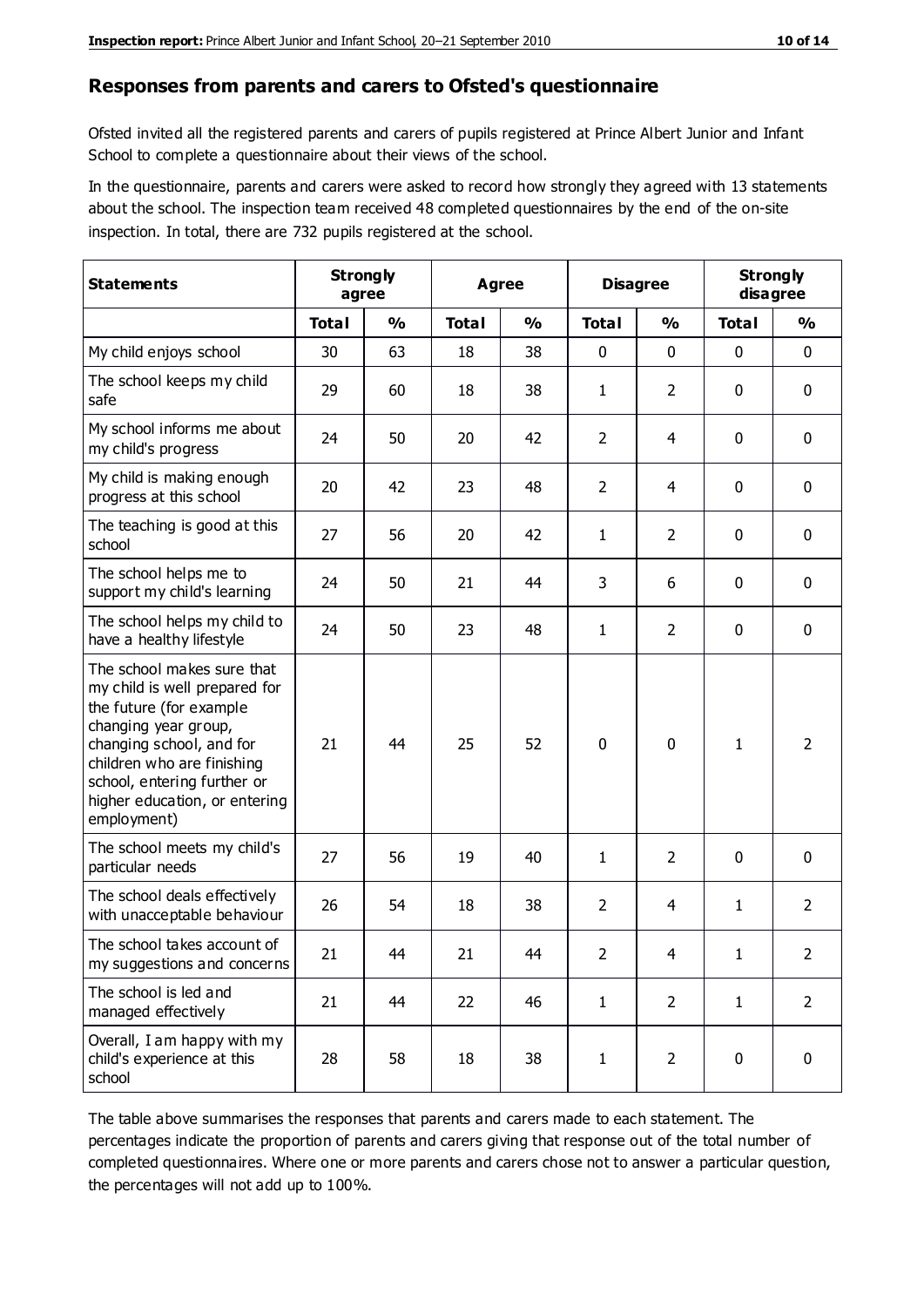## **Glossary**

| Grade   | <b>Judgement</b> | <b>Description</b>                                                                                                                                                                                                            |
|---------|------------------|-------------------------------------------------------------------------------------------------------------------------------------------------------------------------------------------------------------------------------|
| Grade 1 | Outstanding      | These features are highly effective. An outstanding school<br>provides exceptionally well for all its pupils' needs.                                                                                                          |
| Grade 2 | Good             | These are very positive features of a school. A school that<br>is good is serving its pupils well.                                                                                                                            |
| Grade 3 | Satisfactory     | These features are of reasonable quality. A satisfactory<br>school is providing adequately for its pupils.                                                                                                                    |
| Grade 4 | Inadequate       | These features are not of an acceptable standard. An<br>inadequate school needs to make significant improvement<br>in order to meet the needs of its pupils. Ofsted inspectors<br>will make further visits until it improves. |

#### **What inspection judgements mean**

#### **Overall effectiveness of schools**

|                       | Overall effectiveness judgement (percentage of schools) |      |                     |                   |
|-----------------------|---------------------------------------------------------|------|---------------------|-------------------|
| <b>Type of school</b> | <b>Outstanding</b>                                      | Good | <b>Satisfactory</b> | <b>Inadequate</b> |
| Nursery schools       | 58                                                      | 36   | 4                   | 2                 |
| Primary schools       | 8                                                       | 43   | 40                  | 9                 |
| Secondary schools     | 10                                                      | 35   | 42                  | 13                |
| Sixth forms           | 13                                                      | 39   | 45                  | 3                 |
| Special schools       | 33                                                      | 42   | 20                  | 4                 |
| Pupil referral units  | 18                                                      | 40   | 29                  | 12                |
| All schools           | 11                                                      | 42   | 38                  | 9                 |

New school inspection arrangements were introduced on 1 September 2009. This means that inspectors now make some additional judgements that were not made previously.

The data in the table above are for the period 1 September 2009 to 31 March 2010 and are the most recently published data available (see **[www.ofsted.gov.uk](http://www.ofsted.gov.uk/)**). Please note that the sample of schools inspected during the autumn and spring terms 2009/10 was not representative of all schools nationally, as weaker schools are inspected more frequently than good or outstanding schools.

Percentages are rounded and do not always add exactly to 100. Secondary school figures include those that have sixth forms, and sixth form figures include only the data specifically for sixth form inspection judgements.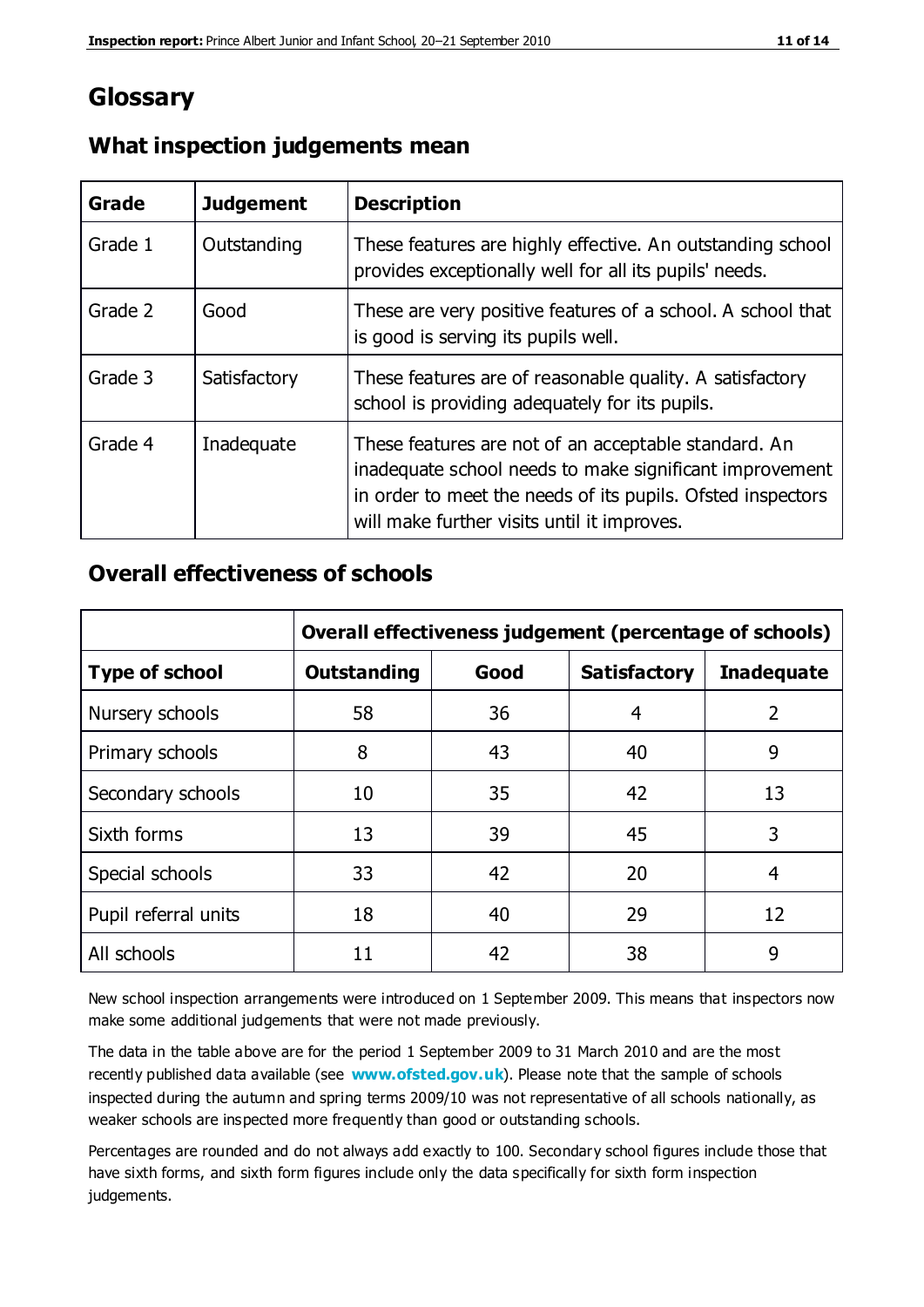# **Common terminology used by inspectors**

| Achievement:               | the progress and success of a pupil in their learning,<br>development or training.                                                                                                                                                          |  |  |
|----------------------------|---------------------------------------------------------------------------------------------------------------------------------------------------------------------------------------------------------------------------------------------|--|--|
| Attainment:                | the standard of the pupils' work shown by test and<br>examination results and in lessons.                                                                                                                                                   |  |  |
| Capacity to improve:       | the proven ability of the school to continue<br>improving. Inspectors base this judgement on what<br>the school has accomplished so far and on the quality<br>of its systems to maintain improvement.                                       |  |  |
| Leadership and management: | the contribution of all the staff with responsibilities,<br>not just the headteacher, to identifying priorities,<br>directing and motivating staff and running the school.                                                                  |  |  |
| Learning:                  | how well pupils acquire knowledge, develop their<br>understanding, learn and practise skills and are<br>developing their competence as learners.                                                                                            |  |  |
| Overall effectiveness:     | inspectors form a judgement on a school's overall<br>effectiveness based on the findings from their<br>inspection of the school. The following judgements,<br>in particular, influence what the overall effectiveness<br>judgement will be. |  |  |
|                            | The school's capacity for sustained<br>improvement.                                                                                                                                                                                         |  |  |
|                            | Outcomes for individuals and groups of pupils.                                                                                                                                                                                              |  |  |
|                            | The quality of teaching.                                                                                                                                                                                                                    |  |  |
|                            | The extent to which the curriculum meets<br>pupils' needs, including, where relevant,<br>through partnerships.                                                                                                                              |  |  |
|                            | The effectiveness of care, guidance and<br>support.                                                                                                                                                                                         |  |  |
| Progress:                  | the rate at which pupils are learning in lessons and<br>over longer periods of time. It is often measured by<br>comparing the pupils' attainment at the end of a key                                                                        |  |  |

stage with their attainment when they started.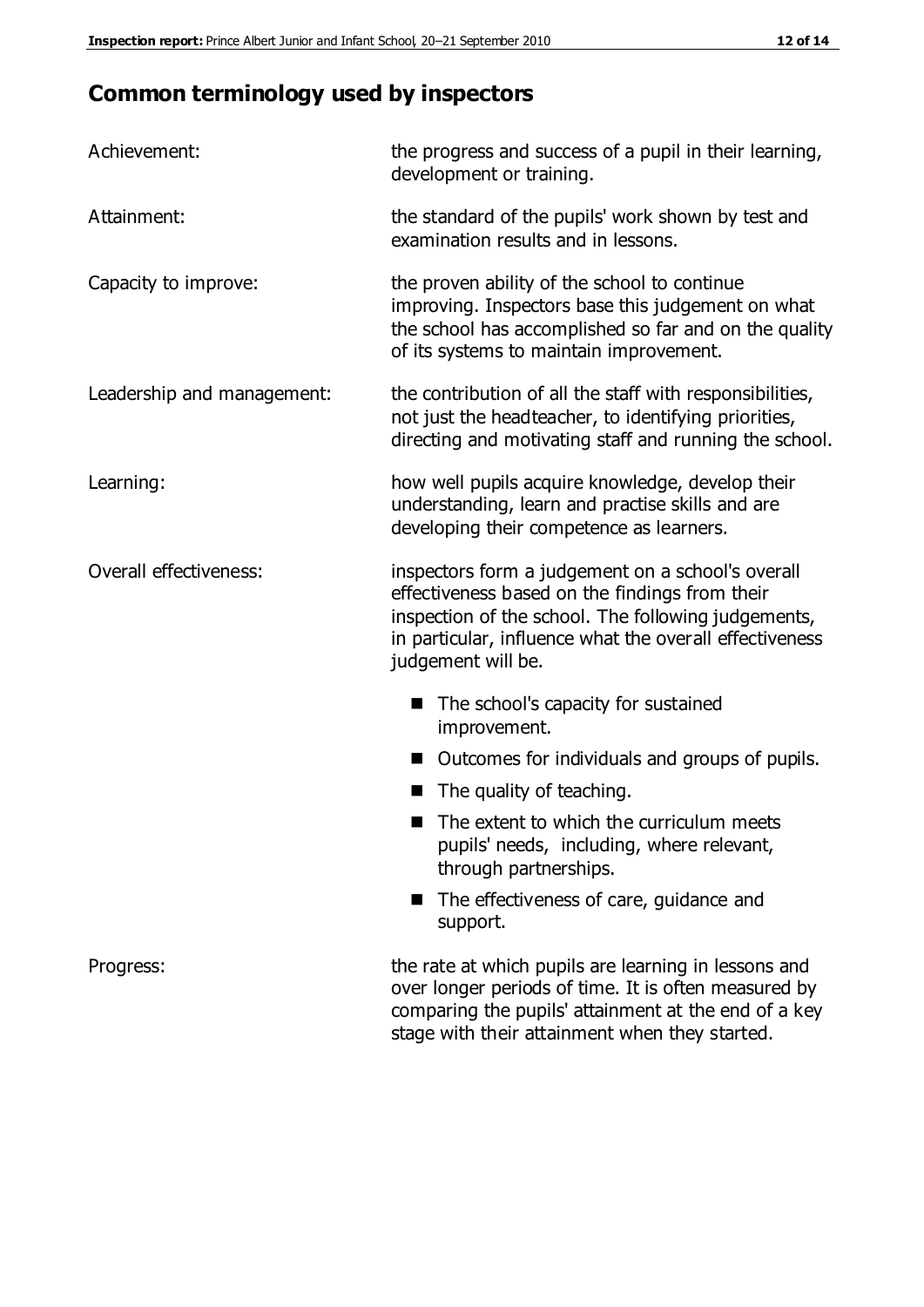#### **This letter is provided for the school, parents and carers to share with their children. It describes Ofsted's main findings from the inspection of their school.**

22 September 2010

#### Dear Pupils

#### **Inspection of Prince Albert Junior and Infant School, Birmingham, B6 5NH**

Thank you for looking after Mrs Smith, Mr Lafford, Mr Bartleman and myself so well when we visited your school. You were happy, friendly and polite and enjoyed talking to us about your work.

You go to a good school that is improving all the time.

These are some of the many things we liked:

- you try hard and know what you need to do to improve your work
- vou behave well in lessons
- you get on well with the adults who teach you and look after you
- you are proud of your school and like it very much.

These are the things we have asked your headteacher and other members of staff to do to improve your school:

- help you to reach higher standards in science, particularly those of you who are good at it
- qive some of your teachers more time to look at how well you are doing in each subject
- help the Early Years staff to develop a really exciting outdoor learning area.

You can help by making sure you come to school every day, working very hard and behaving well.

Best wishes to you all.

Yours sincerely

Kath Campbell

Lead inspector